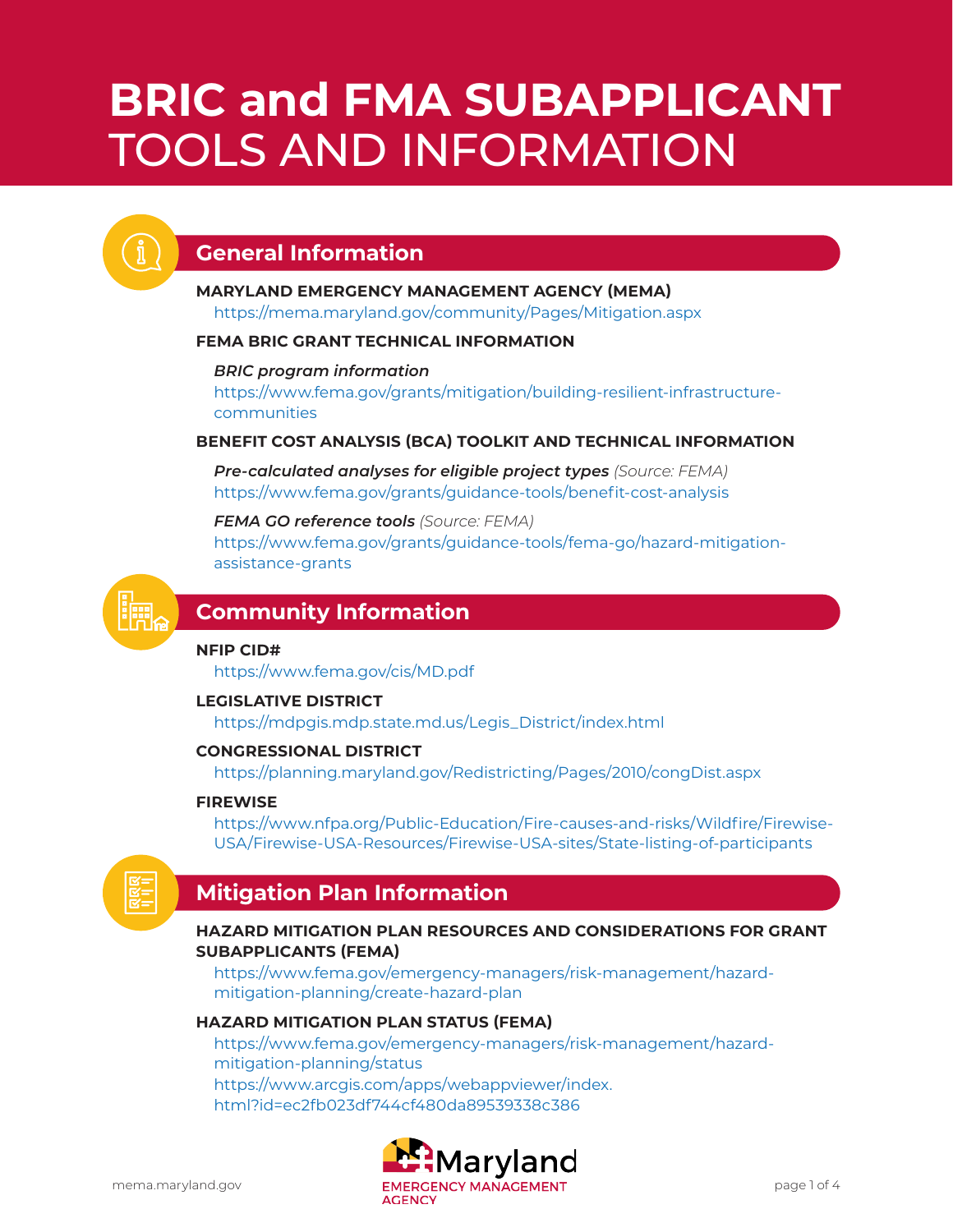

## **Scope of Work Development Tools**

## **INFORMATION AND DIGITAL TOOLS TO HELP IDENTIFY AND ADDRESS**

**CLIMATE RISKS** *(Source: National Oceanic and Atmospheric Administration)* <https://toolkit.climate.gov/>

#### **GUIDANCE FOR DETERMINING CURRENT AND FUTURE FLOOD RISK** based on

preliminary Digital Flood Insurance Rate Maps (DFIRMs) <https://mdfloodmaps.net/> Direct link to DFRIMS: <https://mdfloodmaps.net/map/>

## **FEMA FLOOD MAP SERVICE CENTER**

<https://msc.fema.gov/portal/home>

## **COMMUNITY LIFELINES (FEMA)**

<https://www.fema.gov/emergency-managers/practitioners/lifelines>

**MAPPING INFORMATION PLATFORM (MIP) STUDIES TRACKER:** The MIP Studies Tracker includes footprints of all Study projects and project-relevant information from FEMA's Mapping Information Platform *(Source: FEMA)* <https://tinyurl.com/y3f4c7t2>

## **Hazard Identification**

**FLOOD INUNDATION MAPPING (FIM) PROGRAM:** Online flood inundation map library includes maps that show where flooding may occur over a range of water levels in the community's local stream or river. The site also provides online access to flood inundation maps along with real-time streamflow data, flood forecasts, and potential loss estimates. *(Source: USGS)*

[https://www.usgs.gov/mission-areas/water-resources/science/flood-inundation](https://www.usgs.gov/mission-areas/water-resources/science/flood-inundation-mapping-fim-program)[mapping-fim-program](https://www.usgs.gov/mission-areas/water-resources/science/flood-inundation-mapping-fim-program)

**NATIONAL WATER INFORMATION SYSTEM:** This interface provides a map view of the locations of sites with USGS water data <https://maps.waterdata.usgs.gov/mapper/index.html>

**COASTAL CHANGE HAZARDS PORTAL:** Interactive access to coastal change science and data for the nation's coasts <https://marine.usgs.gov/coastalchangehazardsportal>



## **Environmental / Historic Preservation (EHP) Review Information**

**HISTORIC PRESERVATION-SPECIFIC RESOURCES** *(Source: State of Maryland)*

**Maryland Department of Assessments & Taxation:** Verify location, ownership construction date, tax map, and tax parcel <https://sdat.dat.maryland.gov/RealProperty/Pages/default.aspx>

*Maryland Historic Preservation Information:* Designations, existing surveys, prior Determinations of Eligibility determinations (MEDUSA) <https://mht.maryland.gov/secure/medusa/>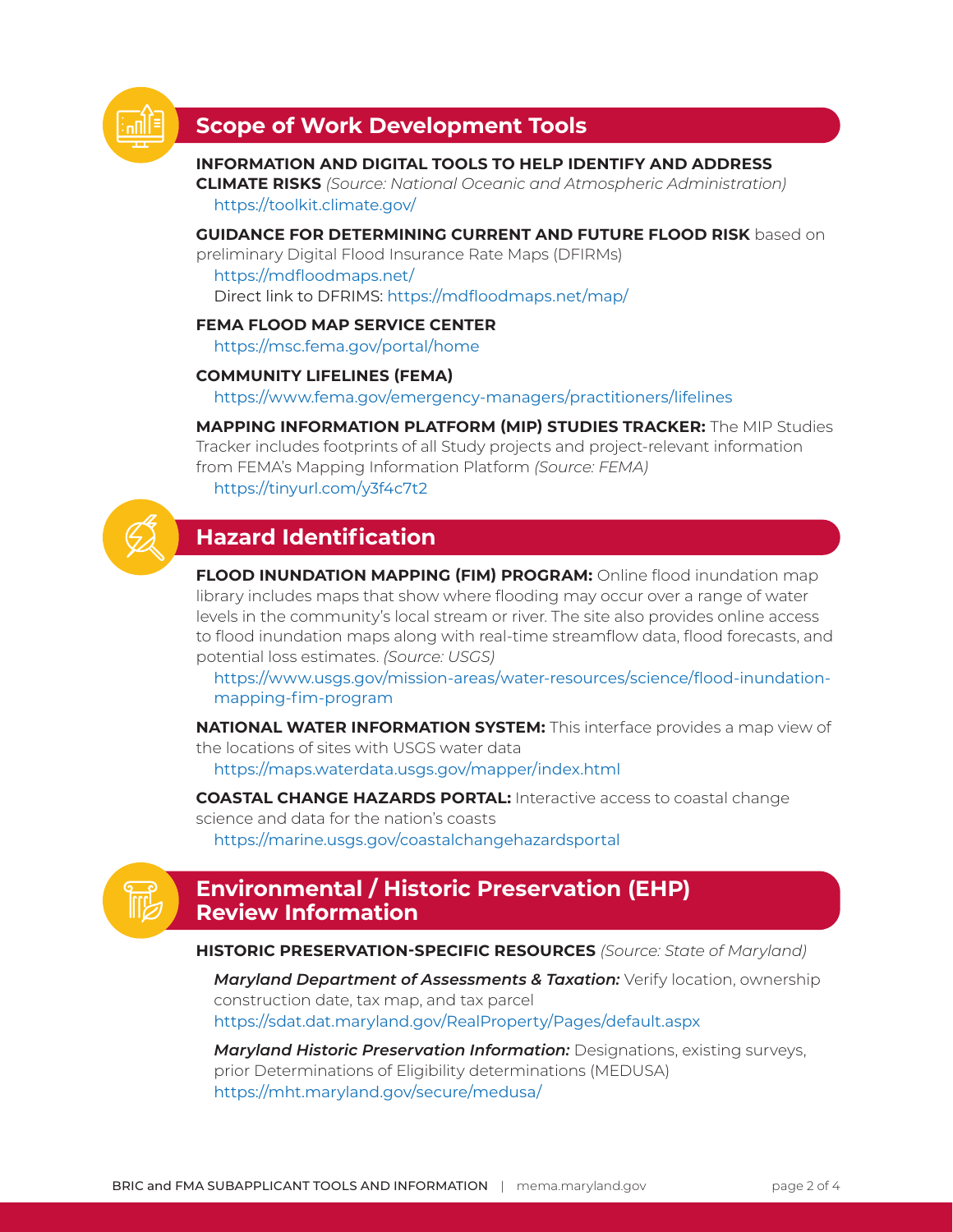## **MULTI-USE INFORMATIONAL TOOLS APPLICABLE TO THE FOLLOWING SECTIONS:**

- **• Endangered Species Act**
- **• Fish and Wildlife Coordination Act**
- **• Clean Water Act**
- **• Rivers and Harbors Act**
- **• Executive Order 11990 (Protection of Wetlands)**
- **• Executive Order 11988 (Floodplain Management)**
- **• Coastal Zone Management Act**
- **• Farmland Protection Policy Act**

#### *MERLIN: Maryland Environmental Resource & Land Information Network (Source: State of Maryland)* <https://gisapps.dnr.state.md.us/MERLIN/index.html>

*National Wetlands Inventory (Source: U.S. Fish and Wildlife Service)* <https://www.fws.gov/wetlands/data/mapper.html>

*Essential Fish Habitat (EFH) Mapper:* Online mapping application is to provide the public and other resource managers an interactive platform for viewing a spatial representation of EFH or those habitats that NMFS and the regional fishery management councils have identified and described as necessary to fish for spawning, breeding, feeding, or growth to maturity <https://www.habitat.noaa.gov/protection/efh/efhmapper/index.html>

## *Maps, GIS data, and metadata for designated Critical Habitat in each NOAA Fisheries Region*

[https://www.fisheries.noaa.gov/resources/maps?title=critical+habitat&field\\_](https://www.fisheries.noaa.gov/resources/maps?title=critical+habitat&field_management_area_value%5BNew+England%5D=New+England&field_management_area_value%5BMid-Atlantic%5D=Mid-Atlantic&field_species_vocab_target_id=&sort_by=created) [management\\_area\\_value%5BNew+England%5D=New+England&field\\_](https://www.fisheries.noaa.gov/resources/maps?title=critical+habitat&field_management_area_value%5BNew+England%5D=New+England&field_management_area_value%5BMid-Atlantic%5D=Mid-Atlantic&field_species_vocab_target_id=&sort_by=created) [management\\_area\\_value%5BMid-Atlantic%5D=Mid-Atlantic&field\\_species\\_](https://www.fisheries.noaa.gov/resources/maps?title=critical+habitat&field_management_area_value%5BNew+England%5D=New+England&field_management_area_value%5BMid-Atlantic%5D=Mid-Atlantic&field_species_vocab_target_id=&sort_by=created) [vocab\\_target\\_id=&sort\\_by=created](https://www.fisheries.noaa.gov/resources/maps?title=critical+habitat&field_management_area_value%5BNew+England%5D=New+England&field_management_area_value%5BMid-Atlantic%5D=Mid-Atlantic&field_species_vocab_target_id=&sort_by=created)

*Find Endangered Species: (Source: U.S. Fish and Wildlife Service)* <https://www.fws.gov/endangered/>

*Coastal Change Hazards Portal:* Interactive access to coastal change science and data for the nation's coasts <https://marine.usgs.gov/coastalchangehazardsportal/>

*Flood Inundation Mapping (FIM) Program: Online flood inundation map library* includes maps that show where flooding may occur over a range of water levels in the community's local stream or river. The site also provides online access to flood inundation maps along with real-time streamflow data, flood forecasts, and potential loss estimates. *(Source: USGS)*

[https://www.usgs.gov/mission-areas/water-resources/science/flood-inundation](https://www.usgs.gov/mission-areas/water-resources/science/flood-inundation-mapping-fim-program)[mapping-fim-program](https://www.usgs.gov/mission-areas/water-resources/science/flood-inundation-mapping-fim-program)

- **• Resource Conservation and Recovery Act (RCRA)**
- **• Comprehensive Environmental Response Compensation and Liability Act (CERCLA) (for hazardous and toxic materials)**

*Maryland's program for the regulatory oversight of hazardous waste, policies, and regulations (Source: Maryland Department of the Environment)* <https://mde.maryland.gov/programs/LAND/Pages/index.aspx>